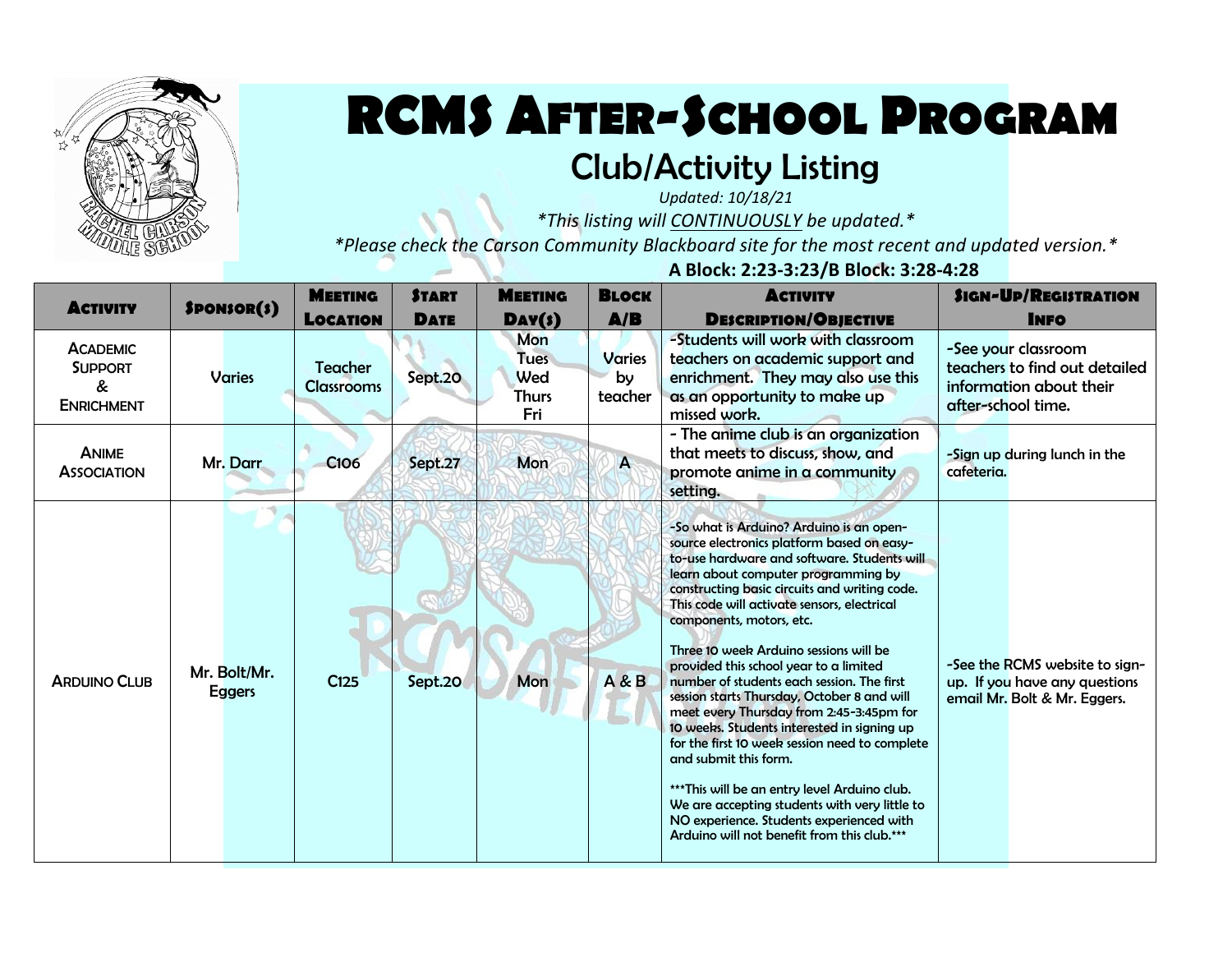| <b>BASKETBALL</b>                                               | Ms. Lohman                              | Gym            | Sept. 29 | Wed                             | A & B        | -Gives students an opportunity to<br>play basketball in both a<br>competitive and recreational setting.                                                                                                                                                                                                                                                                                                                               | 25 Student Max.   | -See Ms. Lohman to sign-up   |
|-----------------------------------------------------------------|-----------------------------------------|----------------|----------|---------------------------------|--------------|---------------------------------------------------------------------------------------------------------------------------------------------------------------------------------------------------------------------------------------------------------------------------------------------------------------------------------------------------------------------------------------------------------------------------------------|-------------------|------------------------------|
| <b>BATTLE OF THE</b><br><b>BOOKS</b>                            | Ms. Crutcher                            | T <sub>4</sub> | Sept.23  | <b>Thurs</b>                    | $\mathbf{A}$ | - Battle of the Books is a national<br>reading incentive<br>program. Students read books in<br>groups and come together to test<br>their knowledge of the books they<br>have read. The "battle" is similar to<br>a TV quiz show. See<br>www.battleofthebooks.org for more<br>information.                                                                                                                                             | coming soon.      | -Meeting information         |
| <b>BEST BUDDIES</b>                                             | Ms. Miller/Ms.<br>Swarts/Ms.<br>Feldman | C113           | Oct.6    | $1st$ & $3rd$ Wed<br>each month | $\mathsf{A}$ | -Best Buddies is dedicated to<br>establishing and creating one-to-one<br>friendships and leadership development<br>for students with intellectual and<br>developmental disabilities. Students are<br>paired with mentors to begin and<br>maintain lifelong friendships to help<br>provide a bridge to successfully<br>transitioning students with and without<br>disabilities into the real world.                                    | -Interest Meeting | information coming soon.     |
| <b>BUSINESS &amp;</b><br><b>ENTREPRENEURSHIP</b><br><b>CLUB</b> | Ms. Clifford                            | <b>B106</b>    | Sept.27  | Mon                             | A            | <b>Speaker Series: Business</b><br>$\bullet$<br>entrepreneurs and<br>innovators from various<br>fields share their experience<br>on topics such as Product<br>Development, Strategy,<br>Marketing and Advertising,<br>Social Media etc.<br><b>Team Projects: Members of</b><br>the B&E Club will form<br>teams and develop their<br>product idea and business<br>plan using techniques and<br>information gathered from<br>this club. | cafeteria.        | -Sign up during lunch in the |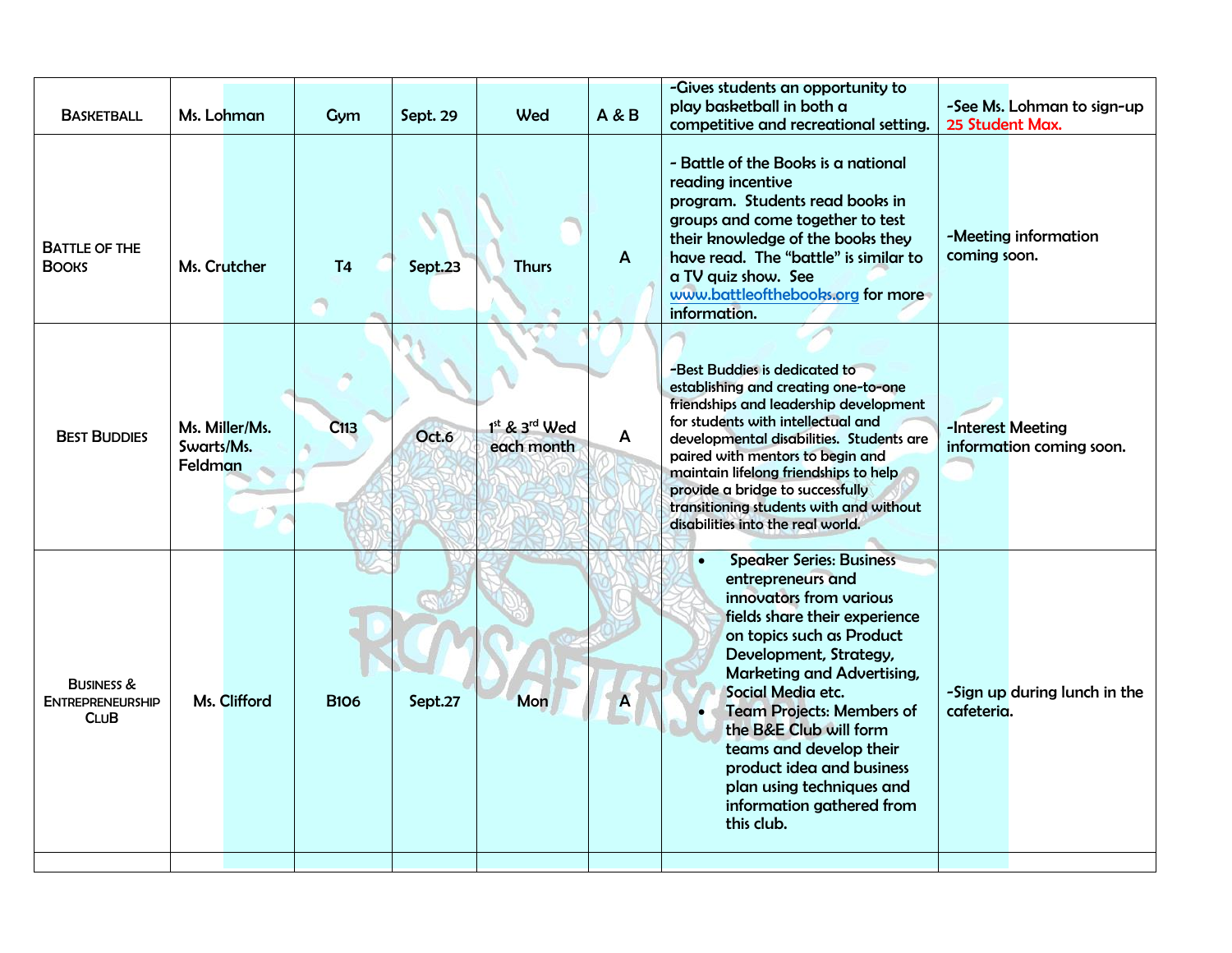| <b>APPIAN BOARD</b><br><b>GAME CLUB</b> | Ms. Vassar | C <sub>214</sub> | Sept.20 | Mon                  | <b>A&amp;B</b> | -The Appian Board Game Club is an<br>after-school program for students in<br>middle school. By playing tabletop<br>strategy games, students develop<br>critical-thinking skills while engaged<br>in a fun and challenging activity.<br>Students also have the opportunity<br>to practice important social skills like<br>cooperation, negotiation, and<br>communication. Helping young<br>people to develop these skills will<br>give them the tools they need to<br>achieve success both in the classroom<br>and throughout their lives. | -Sign-Up in the cafeteria<br>during lunch.               |
|-----------------------------------------|------------|------------------|---------|----------------------|----------------|-------------------------------------------------------------------------------------------------------------------------------------------------------------------------------------------------------------------------------------------------------------------------------------------------------------------------------------------------------------------------------------------------------------------------------------------------------------------------------------------------------------------------------------------|----------------------------------------------------------|
| <b>CHESS CLUB</b>                       | Ms. Breza  | A <sub>116</sub> | Oct.7   | Wed                  | A              | -The chess club will offer students an<br>opportunity to learn and play chess and to<br>expand their chess ability and knowledge.                                                                                                                                                                                                                                                                                                                                                                                                         | -Sign up during Lunch in<br>the cafeteria.               |
| <b>CHINESE CLUB</b>                     | Ms. Yao    | T <sub>2</sub>   | Sept.27 | Mon (B Days<br>Only) | A              | - The Chinese Club helps students<br>understand Chinese culture and learn more<br>about China. Let's explore and experience<br>Chinese culture together! In the Chinese<br>Club, we will<br>Play games such as (mini) table<br>$\bullet$<br>tennis, shuttlecock, Chinese chess<br>etc.<br>Learn traveling around China<br><b>Enjoy Chinese cuisine</b><br>$\bullet$<br>Practice crafting such as paper<br>cutting<br>Watch Chinese movies (in English<br>language)<br>We are looking forward to seeing you in the<br><b>Chinese Club!</b> | - Sign up at lunch on the<br>computers in the cafeteria. |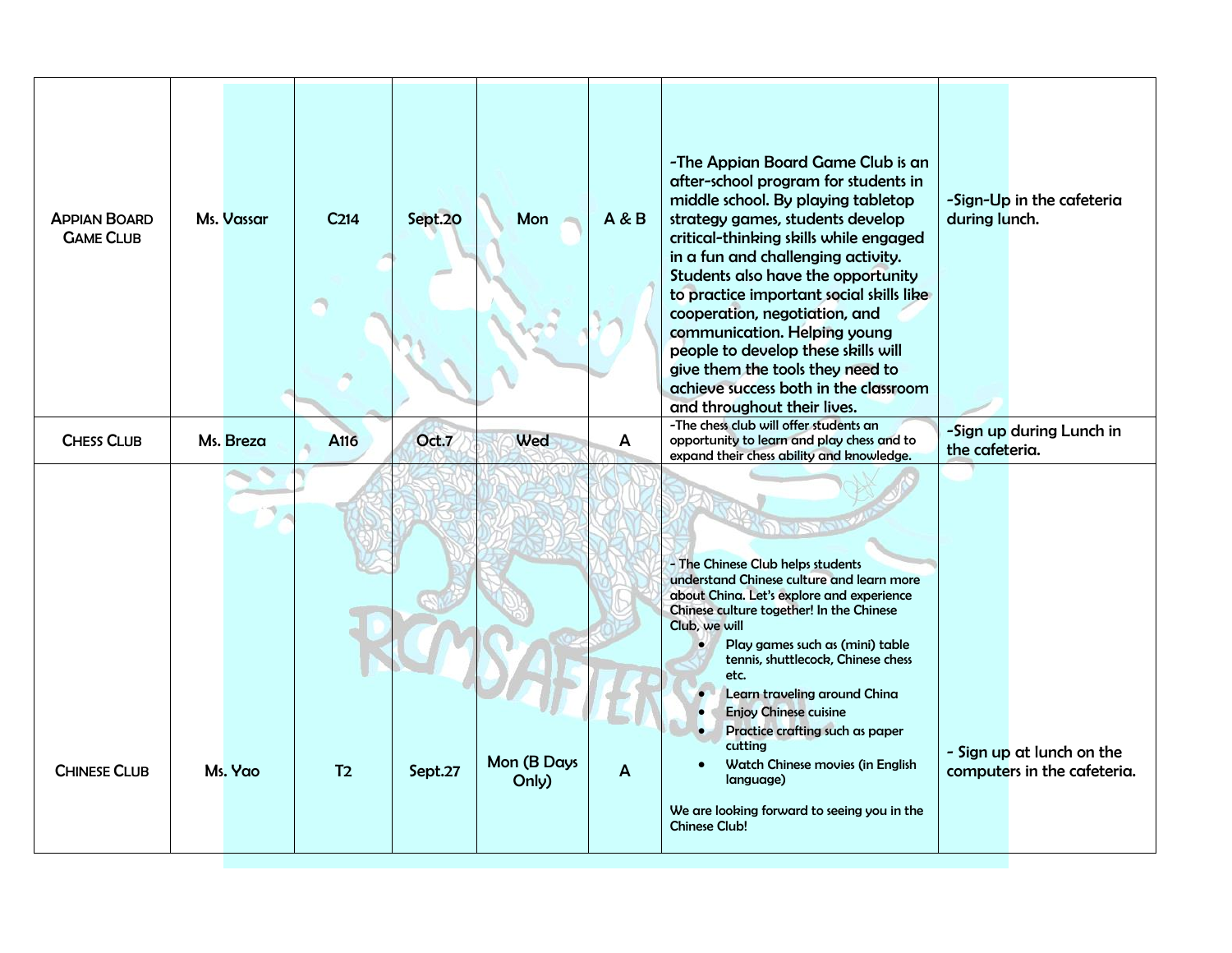| Ms. Schatz                         | <b>FACS</b><br>Room | Sept.30                                           | <b>Thurs</b>                              | <b>A &amp; B</b> | - Teaching students about different<br>cultures through their food.                                                                                                                                                                                                                                                                              | -Sign up during lunch in the<br>cafeteria.                                                                                                |
|------------------------------------|---------------------|---------------------------------------------------|-------------------------------------------|------------------|--------------------------------------------------------------------------------------------------------------------------------------------------------------------------------------------------------------------------------------------------------------------------------------------------------------------------------------------------|-------------------------------------------------------------------------------------------------------------------------------------------|
| Ms. James                          | <b>B115</b>         | Sept. 20                                          | Mon                                       | $\overline{A}$   | -Students will be learning basic<br>knitting skills.                                                                                                                                                                                                                                                                                             | -Sign-up during lunch in the<br>cafeteria.                                                                                                |
| Independent                        | <b>Virtual</b>      | Coach<br>Registration<br>by 10/5 team<br>by 11/1. | <b>Virtual</b>                            | <b>Virtual</b>   | -CyberPatriot is the National Youth<br><b>Cyber Education Program created</b><br>by the Air Force Association (AFA)<br>to inspire K-12 students toward<br>careers in cybersecurity or other<br>science, technology, engineering, and<br>mathematics (STEM) disciplines<br>critical to our nation's future.                                       | -Online Registration:<br>https://www.uscyberpatriot.<br>org/Pages/Announcements/<br>CyberPatriot-Registration-<br>Open.aspx               |
|                                    |                     |                                                   |                                           |                  |                                                                                                                                                                                                                                                                                                                                                  |                                                                                                                                           |
| <b>Parent</b><br><b>Volunteers</b> | D107/D108<br>(Wed)  | <b>Oct.13</b>                                     | Wed (In<br>Person)<br>Friday<br>(Virtual) | <b>A&amp;B</b>   | -Students are provided an<br>opportunity to learn and develop<br>skills related to public speaking and<br>debating. Students will compete<br>against other area middle schools.<br>(THERE ARE NO LATE BUSES FOR<br>THIS ACTIVITY.)                                                                                                               | -Tryout registration is open<br><b>NOW and will close on</b><br>Thursday September 30.<br>Tryouts are scheduled for<br>Tuesday October 5. |
| Ms.<br>Upadhyaya                   | <b>B211</b>         | Sept.20                                           | Mon                                       | A                | -Students will discuss various<br>infectious diseases that affects the<br>community, including its causes and<br>prevention                                                                                                                                                                                                                      | - Sign up at lunch on the<br>computers in the cafeteria.                                                                                  |
| Ms. Goldstein                      | C <sub>208</sub>    | Sept.20                                           | Mon                                       | <b>A&amp;B</b>   | -The Dungeons & Dragons Club is<br>for students interested in playing<br>tabletop role-playing games. We like<br>the creative experience of collaboratively<br>telling stories, building worlds, having in-<br>depth moral and philosophical discussions,<br>teaching new people to play RPGs, and of<br>course, having a bunch of fun together. | -Interest Meeting Monday,<br>September 20 <sup>th</sup><br>- Sign up at lunch on the<br>computers in the cafeteria.                       |
|                                    |                     |                                                   |                                           |                  |                                                                                                                                                                                                                                                                                                                                                  |                                                                                                                                           |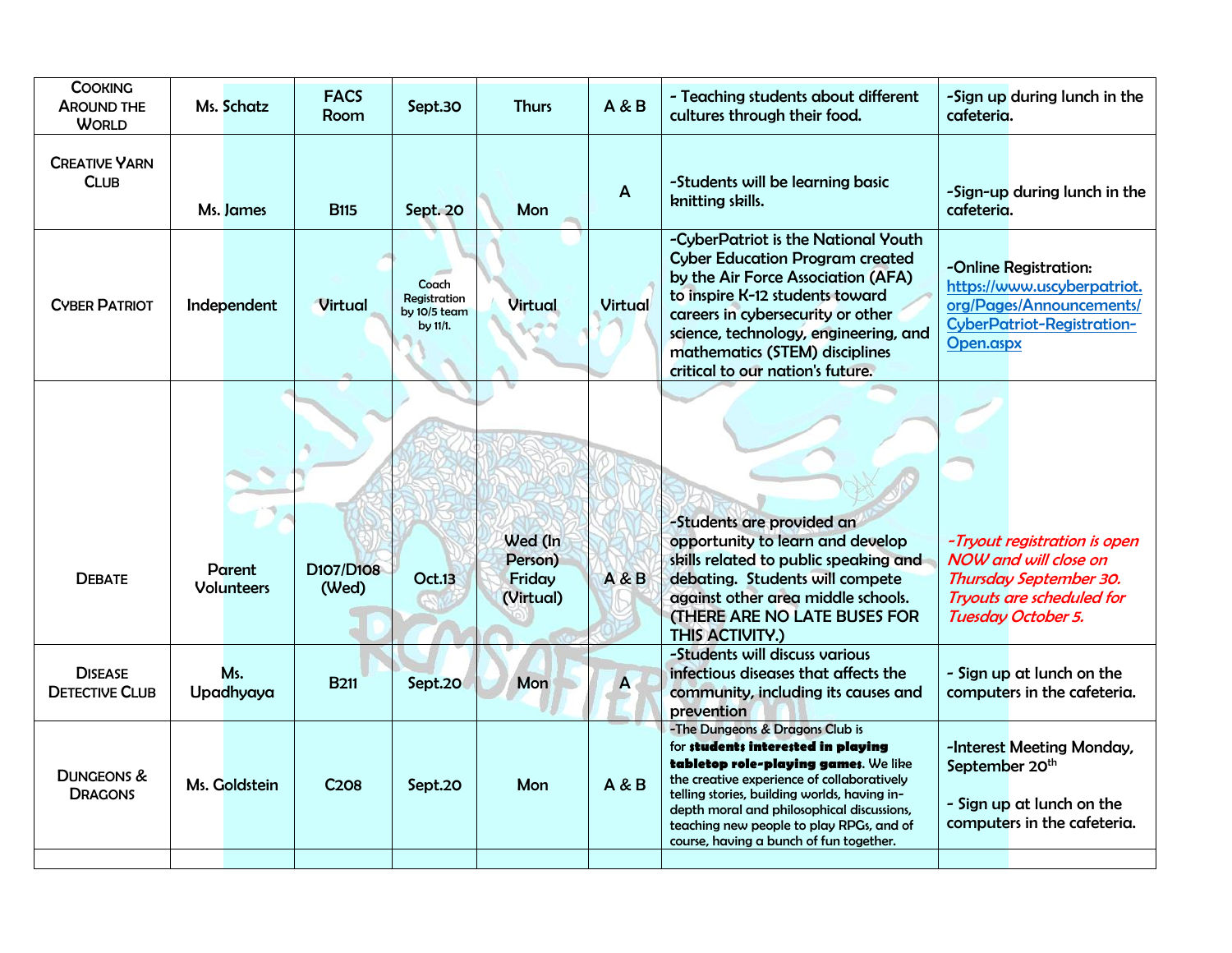| <b>ECYBERMISSION</b>                   | <b>Parent Coach</b> | <b>Virtual</b>   | Register<br>by 11/23 | <b>Virtual</b> | <b>Virtual</b> | -eCYBERMISSION is a web-based<br>science, technology, engineering, and<br>mathematics (STEM) competition<br>for students in grades six through<br>nine. Students are challenges to<br>explore how STEM works in their<br>world while working as a team to<br>solve problems in their community.                                                                                                                                                                                                                                                                                                                                               | -Online Registration:<br>https://www.ecybermission.c<br>om/ |
|----------------------------------------|---------------------|------------------|----------------------|----------------|----------------|-----------------------------------------------------------------------------------------------------------------------------------------------------------------------------------------------------------------------------------------------------------------------------------------------------------------------------------------------------------------------------------------------------------------------------------------------------------------------------------------------------------------------------------------------------------------------------------------------------------------------------------------------|-------------------------------------------------------------|
| <b>EMERGING</b><br><b>TECHNOLOGIES</b> | Ms. Marshall        | C <sub>211</sub> | Sept.23              | <b>Thurs</b>   | A              | - In the Emerging Technologies Club<br>(ETC), we will teach students basic<br>emerging technologies such as<br>Onshape and VR VEX. We are<br>prioritizing programming and<br>Onshape. We will use interactive<br>online platforms such as Nepris, and<br>actual student/adult input to help<br>expose students to STEM career<br>fields. In this club, students will learn<br>vital life skills such as time<br>management, balance between work<br>and fun, as well as making the most<br>out of any set of given resources.<br>Additionally, they will also learn<br>spatial reasoning, careful reading,<br>and simple learning techniques. | - Sign up at lunch on the<br>computers in the cafeteria.    |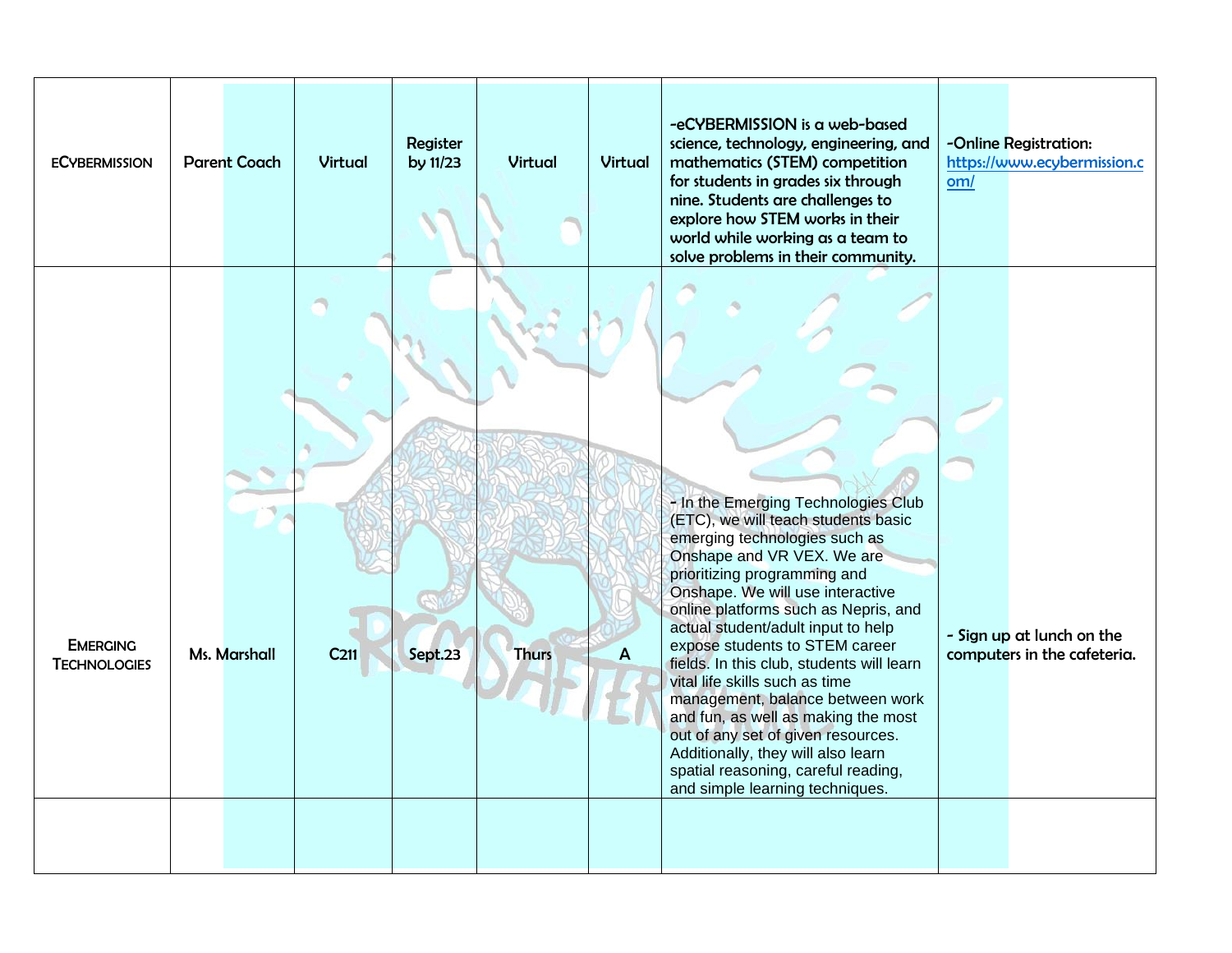| <b>FAIRFAX FENCERS</b> | <b>Fencing Coach</b>           | <b>Aux Gym</b>    | <b>Begins</b><br>Oct.4 | Mon          | A & B<br>$(2:23-$<br>4:00) | - Fencing is a fun, fast paced, action packed,<br>sport; challenging, and developing both<br>physical and cognitive skills. This specially<br>designed program will begin with an<br>overview of the sport of fencing, safety while<br>in or around fencing, proper use of fencing<br>gear, and then briskly move on to warm-up<br>drills, conditioning, fencing techniques and<br>open fencing.                                                                                                                                                            | - The cost for the fencing<br>program is \$65.00 and may<br>be paid on MySchoolBucks<br>beginning on September 22. |
|------------------------|--------------------------------|-------------------|------------------------|--------------|----------------------------|-------------------------------------------------------------------------------------------------------------------------------------------------------------------------------------------------------------------------------------------------------------------------------------------------------------------------------------------------------------------------------------------------------------------------------------------------------------------------------------------------------------------------------------------------------------|--------------------------------------------------------------------------------------------------------------------|
| <b>FIDDLE CLUB</b>     | Ms. Wilcox                     | Orchestra<br>Room | Sept.27                | Mon          | A                          | - Fiddle Club is open to all enrolled<br>RCMS Orchestra students who are<br>interested in exploring other aspects<br>of playing on their string instrument.<br>We will be learning different playing<br>styles and techniques from<br>throughout the world! There will also<br>be orchestra social & service<br>opportunities throughout the year!<br>Fiddle Club will be meeting on<br>Mondays during A block in the<br>orchestra room. ** Again, only<br>students enrolled in RCM\$<br>Orchestra this year are eligible<br>to participate in Fiddle Club. | -Only open to current<br>Orchestra Students. Sign up<br>with Ms. Wilcox.                                           |
| <b>FUTSAL</b>          | Mr. Bolt                       | Gym               | Sept.23                | <b>Thurs</b> | <b>A&amp;B</b>             | -Gives the students an opportunity<br>to play futsal in both a competitive<br>and recreational setting.                                                                                                                                                                                                                                                                                                                                                                                                                                                     | -Computer sign-up will be in<br>the cafeteria that day. (YOU<br><b>MUST SIGN UP TO ATTEND.)</b>                    |
| <b>GOING GREEN</b>     | Mr.<br>Treakle/Ms.<br>Wesberry | Library           | Sept.22                | Wed          | $\mathsf{A}$               | -Students help promote<br>environmental awareness and<br>conservation in our school and<br>community.                                                                                                                                                                                                                                                                                                                                                                                                                                                       | -See Mr. Treakle or Ms.<br>Wesberry for sign-up or sign<br>up here:<br>https://forms.gle/VfaCx7GF<br>59ssh4Y16     |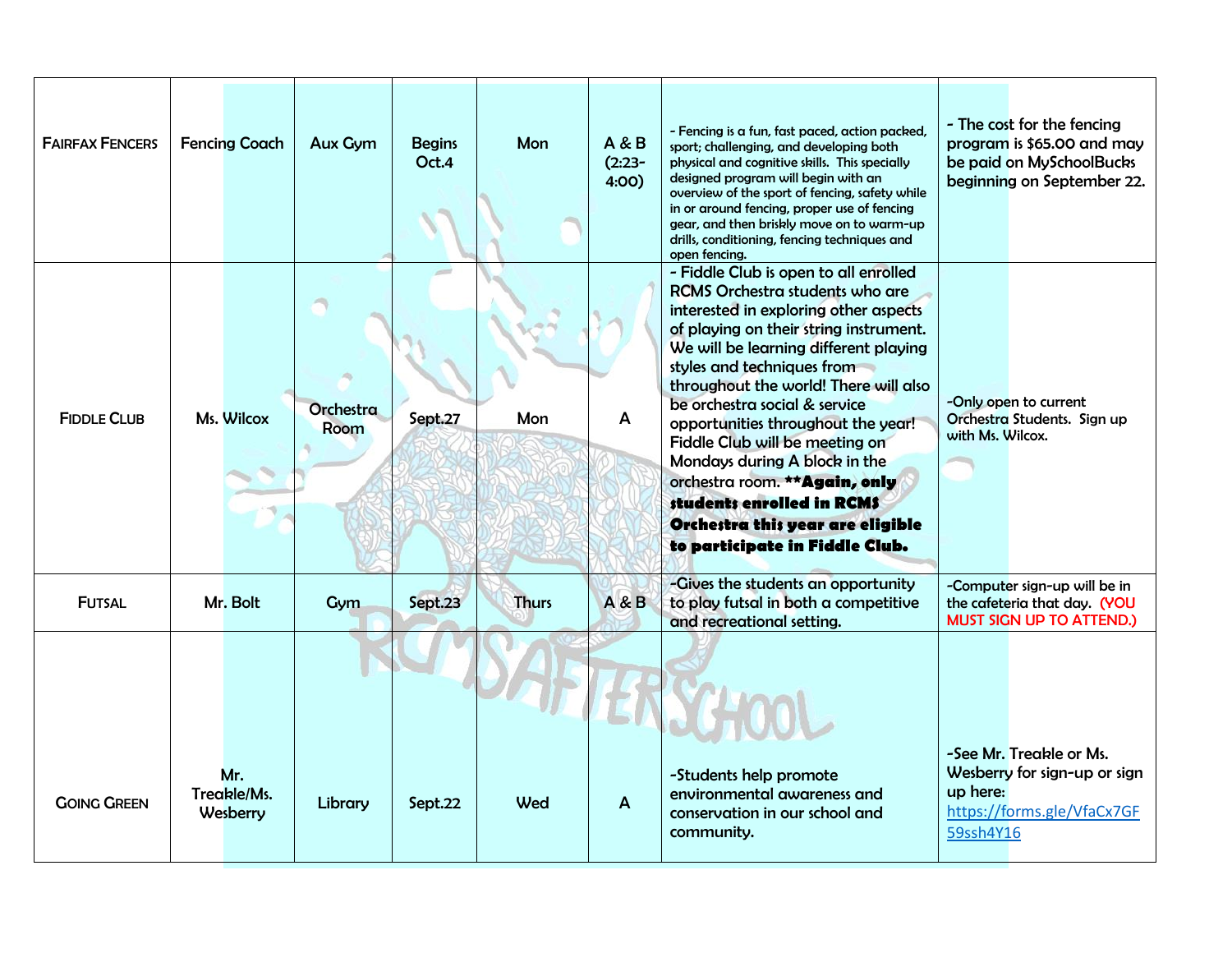| <b>HELPING MINDS</b>               | Ms. Schires                               | Virtual/In<br>person<br>D <sub>107</sub> -D <sub>108</sub> | Sept.27                          | Virtual            | $\overline{A}$ | -Carson students will have the<br>opportunity to help elementary<br>students by tutoring them with their<br>homework assignments.                                                                                           | - See Ms. Schires for more<br>information & training<br>information. There is an<br>application process to be a<br>tutor.                                                                                                                                                                                                                                                                                                          |
|------------------------------------|-------------------------------------------|------------------------------------------------------------|----------------------------------|--------------------|----------------|-----------------------------------------------------------------------------------------------------------------------------------------------------------------------------------------------------------------------------|------------------------------------------------------------------------------------------------------------------------------------------------------------------------------------------------------------------------------------------------------------------------------------------------------------------------------------------------------------------------------------------------------------------------------------|
| <b>HISTORY FILM</b><br><b>CLUB</b> | Ms. Isoldi                                | <b>B110</b>                                                | Sept.22                          | Wed                | A              | - History Film Club is a chance for<br>students to screen interesting and<br>unique films to get acquainted and<br>immerse themselves in various<br>historical eras.                                                        | -Sign up with Ms. Isoldi in<br><b>B110.</b>                                                                                                                                                                                                                                                                                                                                                                                        |
| <b>JAZZ BAND</b>                   | Ms. Hitz/Mr.<br>DiMassimo                 | <b>B125</b>                                                | <b>Tryouts</b><br>Oct 12 &<br>14 | <b>Coming Soon</b> | A & B          | -Students will broaden their musical<br>abilities with the Jazz style of music.<br>Students will rehearse and perform<br>at various school functions<br>throughout the year. Participation<br>is based on a prior audition. | - Auditions are open to all<br>students enrolled in<br>band as a class AND<br>non-band students who<br>play guitar, upright<br>bass, or bass<br><b>guitar.</b> Audition music is<br>available in the band room.<br>Auditions will take place on<br>Tuesday 10/12 and Thursday<br>10/14 during Panther Time,<br>and on Thursday 10/14<br>afterschool. Please visit the<br>band room to sign up for an<br>audition time (Room A129). |
| <b>ARMY JROTC</b>                  | <b>South Lakes</b><br><b>JROTC Cadets</b> | Lecture<br>Hall                                            | <b>Oct.18</b>                    | Mon                | B              | -Students will learn leadership and<br>marching skills associated with the<br><b>JROTC</b> program:<br>https://youtu.be/msYeqsaObV8                                                                                         | -See Mr. Pawlowski to sign<br>up.                                                                                                                                                                                                                                                                                                                                                                                                  |
|                                    |                                           |                                                            |                                  |                    |                |                                                                                                                                                                                                                             |                                                                                                                                                                                                                                                                                                                                                                                                                                    |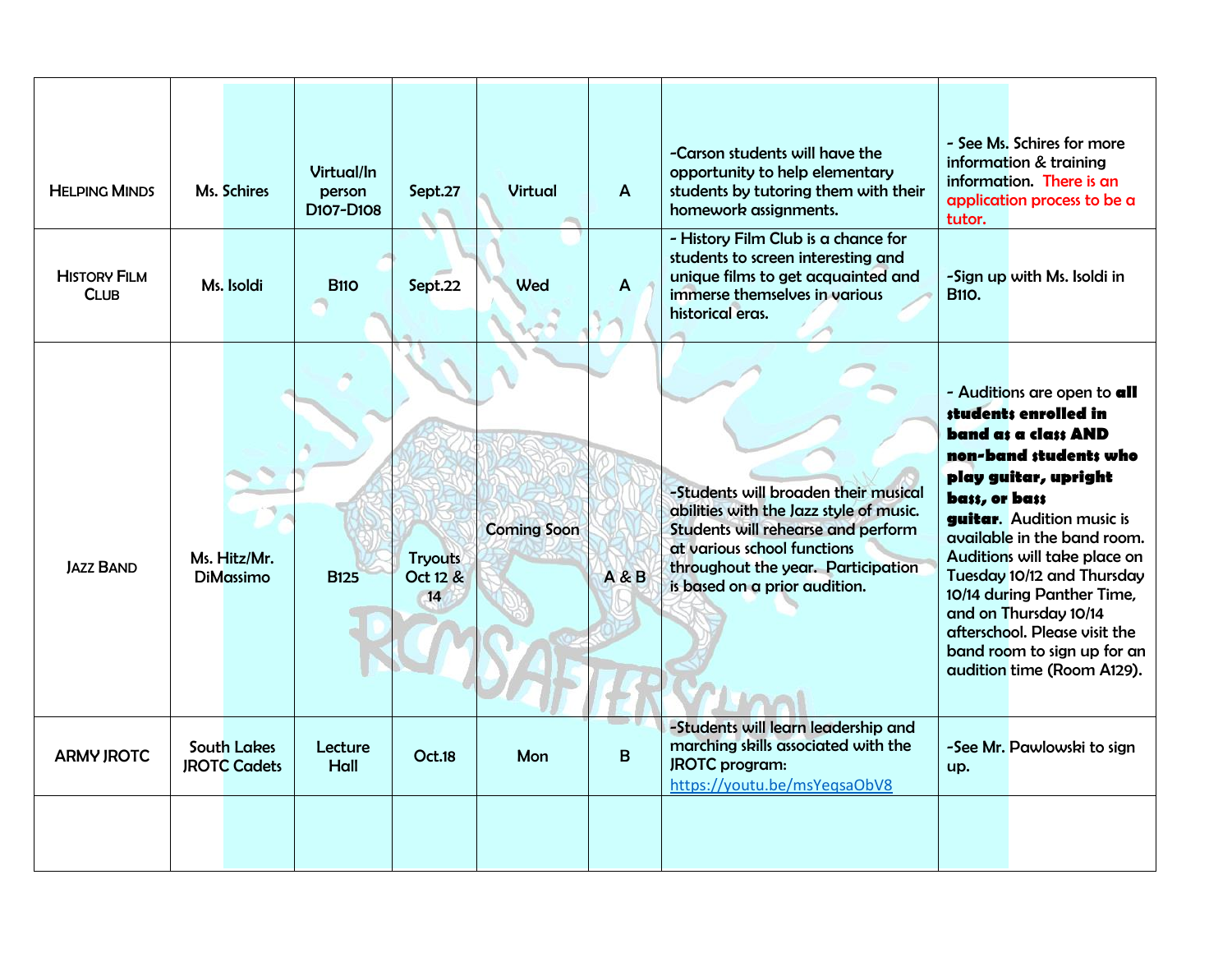| <b>LIBRARY HOURS</b>                | Mr. Treakle |            | Library     | Sept.20  | Mon & Thurs  | $\boldsymbol{A}$ | -Students may come to work on<br>assignments/projects, check out<br>books, or read silently.                                                                                                                                                                                                                                                                                                                                                                                                                                                         | -You must sign up in the<br>library each day you wish to<br>stay. Sign in here:<br>https://forms.gle/FYVevhiE8<br>DSEjtG46 |
|-------------------------------------|-------------|------------|-------------|----------|--------------|------------------|------------------------------------------------------------------------------------------------------------------------------------------------------------------------------------------------------------------------------------------------------------------------------------------------------------------------------------------------------------------------------------------------------------------------------------------------------------------------------------------------------------------------------------------------------|----------------------------------------------------------------------------------------------------------------------------|
| <b>MATH COUNTS</b>                  |             | Ms. Lee    | <b>B208</b> | Sept.29  | Wed          | A                | -The mission of this club is to increase<br>enthusiasm & achievement in mathematics.<br>Meetings offer students a place to socialize<br>and work on math with other students who<br>enjoy challenging math problems. Students<br>may have the chance to compete at the<br>regional, state, & national levels.                                                                                                                                                                                                                                        | -Interest meeting will be<br>September 29 in the<br>Lecture Hall.                                                          |
| <b>MATH HONOR</b><br><b>SOCIETY</b> |             | Ms. Lee    | <b>B208</b> | Sept.30  | <b>Thurs</b> | A                | -The Junior Mathematics Honor<br>Society will inspire interest and<br>experience in mathematics while<br>promoting opportunities for<br>leadership, teamwork, and service<br>for Middle School Students.<br>The society will consist of service<br>through peer tutoring, Math League,<br>and any other activities related to<br>the field mathematics the students<br>show interest in. Also, the club will<br>support members to plan and<br>execute ideas with the guidance of<br>the moderator and to promote<br>leadership and teamwork skills. | -Interest meeting on<br>September 30 in the library.                                                                       |
| <b>MINECRAFT CLUB</b>               |             | Ms. Franco | A204        | Sept. 29 | Wed          | A & B            | -Students will participate in both the<br>Java and Bedrock aspects of the<br>Minecraft World.                                                                                                                                                                                                                                                                                                                                                                                                                                                        | -Sign Up during lunch in the<br>cafeteria.                                                                                 |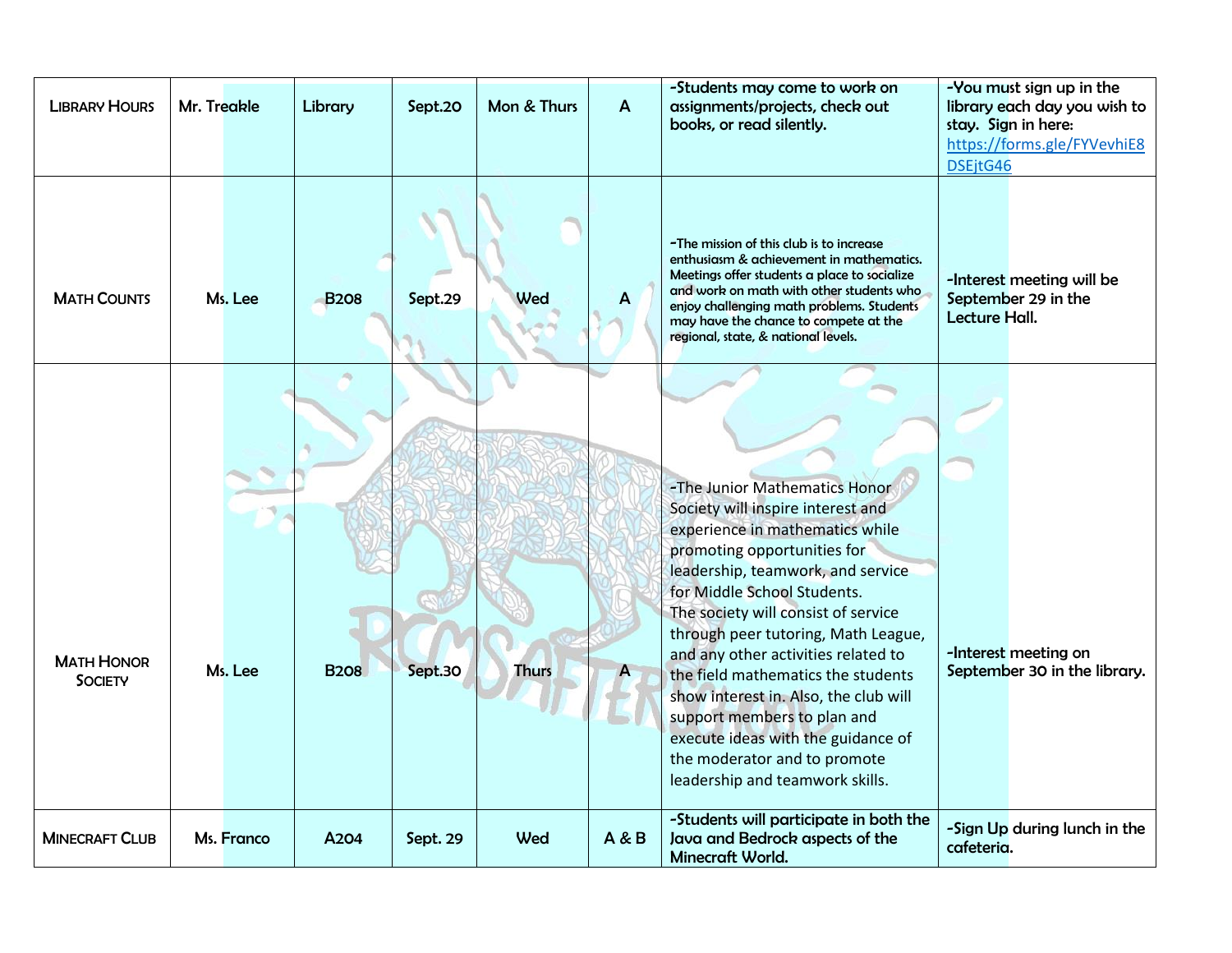| <b>MODEL UN</b>                      | Mr.<br>Corman/Ms.<br><b>Thrasher</b> | D107/D108        | Oct.4                      | Mon          | A & B          | -Students experience an academic<br>simulation of the United Nations that aims<br>to educate participants about current<br>events, topics in international relations,<br>diplomacy and the United Nations agenda.<br>Students compete against other middle<br>schools at regional Model UN conferences<br>throughout the year                                       | - Round 1 papers are due by<br>Friday, October 8th<br>Round 2 announcements will be<br>made on Tuesday, October 12th<br>Round 2 Tryouts will be Thursday,<br>October 14th during A & B block.<br>People who make it to round 2<br>will be assigned a time for their<br>trvout. |
|--------------------------------------|--------------------------------------|------------------|----------------------------|--------------|----------------|---------------------------------------------------------------------------------------------------------------------------------------------------------------------------------------------------------------------------------------------------------------------------------------------------------------------------------------------------------------------|--------------------------------------------------------------------------------------------------------------------------------------------------------------------------------------------------------------------------------------------------------------------------------|
| <b>MUSIC</b><br><b>APPRECIATION</b>  | Ms. Averill                          | C <sub>214</sub> | Oct.7                      | <b>Thurs</b> | $\mathbf{A}$   | -Students will celebrate their<br>appreciation of music by writing and<br>playing.                                                                                                                                                                                                                                                                                  | -Sign up during lunch in the<br>cafeteria                                                                                                                                                                                                                                      |
| <b>OPEN GYM</b>                      | Ms. Lohman                           | Gym              | Sept. 20                   | Mon          | A              | -Basketball open gym is a staff<br>monitored, unstructured time where the<br>gymnasium is available to students to<br>practice their basketball skills or play<br>pick-up basketball. Open gym will be<br>available on most Mondays after school<br>during A Block.                                                                                                 | -See Ms. Lohman to sign up.                                                                                                                                                                                                                                                    |
| <b>THE PANTHER</b><br><b>HANGOUT</b> | Ms. Masood                           | A115             | Sept.29<br>(B Day<br>Only) | Wed          | A              | -Provides students the opportunity<br>to socialize with their peers in an<br>expressive and safe setting.                                                                                                                                                                                                                                                           | -Sign up in the cafeteria<br>during lunch periods.                                                                                                                                                                                                                             |
| <b>ROCKETRY CLUB</b>                 | Mr. Eggers                           | C126             | Sept.30                    | <b>Thurs</b> | <b>A&amp;B</b> | <b>SOCKSTLE</b><br>-This activity infuses STEM (Science,<br>Technology, Engineering, and Math)<br>as student's design, construct, and fly<br>solid fuel rockets which meet a<br>variety of specifications.                                                                                                                                                          | -Sign up on the Rocketry<br>tab on the RCMS website.                                                                                                                                                                                                                           |
| <b>RUNNING CLUB</b>                  | Ms. Hackett                          | Outside          | <b>Sept. 29</b>            | Wed          | $\overline{A}$ | -Students will learn how to run safely an d<br>correctly and receive an overview of the<br>basics of competitive track.                                                                                                                                                                                                                                             | -Sign up during lunch in the<br>cafeteria.                                                                                                                                                                                                                                     |
| <b>SCIENCE BOWL</b>                  | Mr. Pawlowski                        | Cafeteria        | Oct.7                      | <b>Thurs</b> | A              | -National Science Bowl® (NSB) is a highly<br>competitive science education and academic<br>event among teams of middle school<br>students who compete in a fast-paced<br>verbal forum to solve technical problems<br>and answer questions in all branches of<br>science and math. Each team is composed of<br>four students, one alternate student, and a<br>coach. | -Tryouts will be Thursday,<br>October 7 <sup>th</sup> in the cafeteria<br>during A block. Only 1 team<br>is selected. Registration<br>ends on 10/1. Go to the<br><b>RCMS</b> website to register<br>your tteam.                                                                |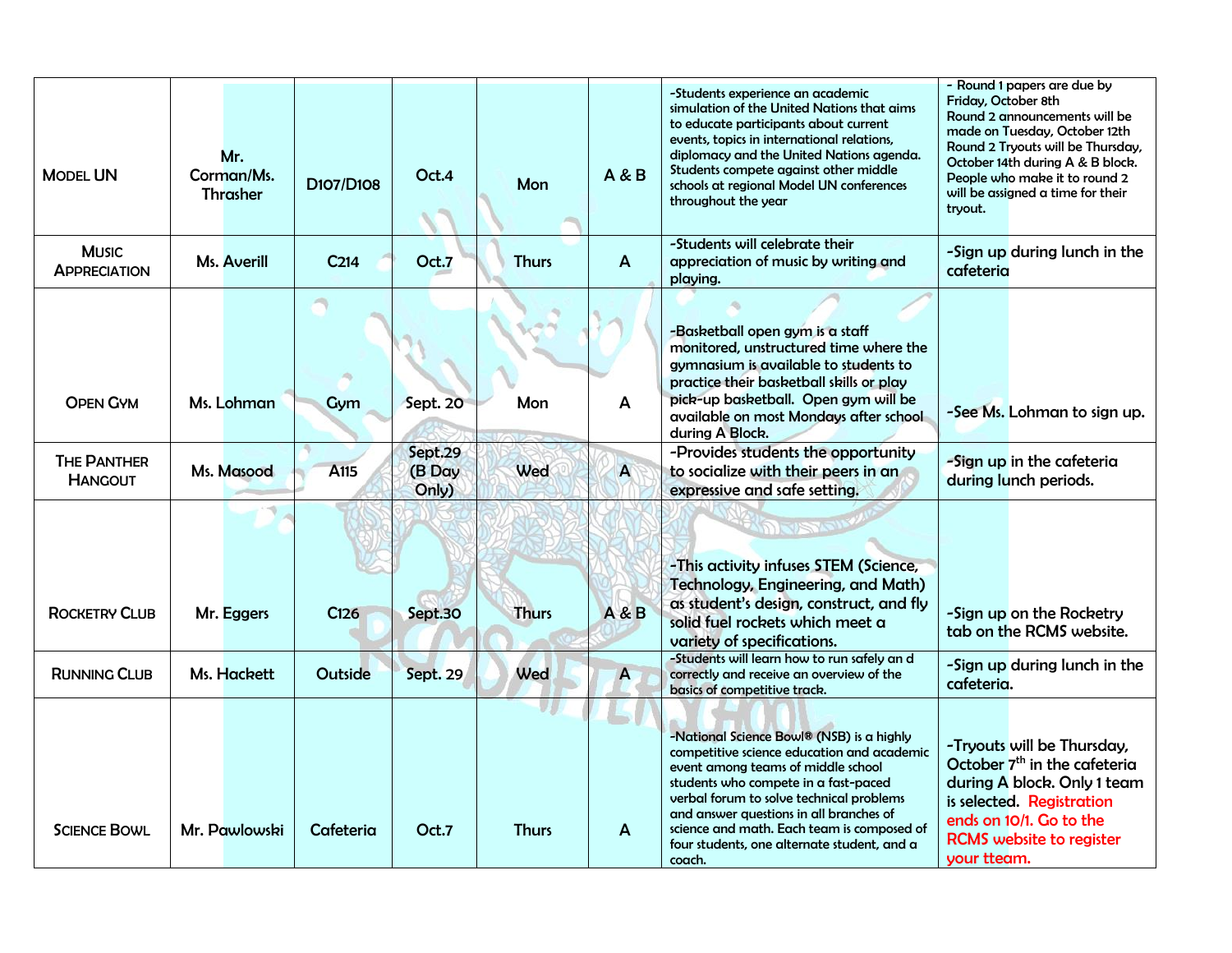| <b>SCIENCE</b><br><b>OLYMPIAD</b>                      | Parent<br><b>Volunteers</b>             | Coming<br>Soon | Coming<br>Soon | <b>Coming Soon</b> | Coming<br>Soon | - VASO seeks to inspire a passion for science<br>and technology in Virginia's students through<br>collaboration and teamwork, hands-on<br>experiences, variety and creativity in topics<br>and skills, and fun and rewarding<br>tournaments.                                                                                                                                         | coming soon. | -Information on tryouts                                  |
|--------------------------------------------------------|-----------------------------------------|----------------|----------------|--------------------|----------------|--------------------------------------------------------------------------------------------------------------------------------------------------------------------------------------------------------------------------------------------------------------------------------------------------------------------------------------------------------------------------------------|--------------|----------------------------------------------------------|
| <b>SPANISH CLUB</b>                                    | Ms. Costa                               | T <sub>8</sub> | Sept.23        | <b>Thurs</b>       | $\mathbf{A}$   | -We will have a tour of the main<br>tourist sites of many of the Hispanic<br>countries, where we can learn about<br>their geography, people, prominent<br>characters, festivals, music, food, etc.<br>At the end of the trip, we will make a<br>recipe or a craft as a souvenir. Of<br>course, during the trip we will also<br>learn some Spanish!                                   |              | - Sign up at lunch on the<br>computers in the cafeteria. |
| <b>SPECIAL</b><br><b>OLYMPICS</b><br><b>BASKETBALL</b> | Ms. Miller/Ms.<br>Swarts/Ms.<br>Feldman | Gym            | Sept.20        | Mon                | $\overline{A}$ | -Special Olympics basketball is an inclusive<br>basketball establishing a one-to-one<br>teaching environment for students will<br>disabilities. Students are paired with mentors<br>to learn the basics of basketball and<br>compete in weekend tournaments. Mentors<br>have a teaching role during games while<br>students with disabilities have the playing<br>role during games. |              | -See Ms. Miller or Ms. Swarts<br>for more information.   |
|                                                        |                                         |                |                |                    |                |                                                                                                                                                                                                                                                                                                                                                                                      |              |                                                          |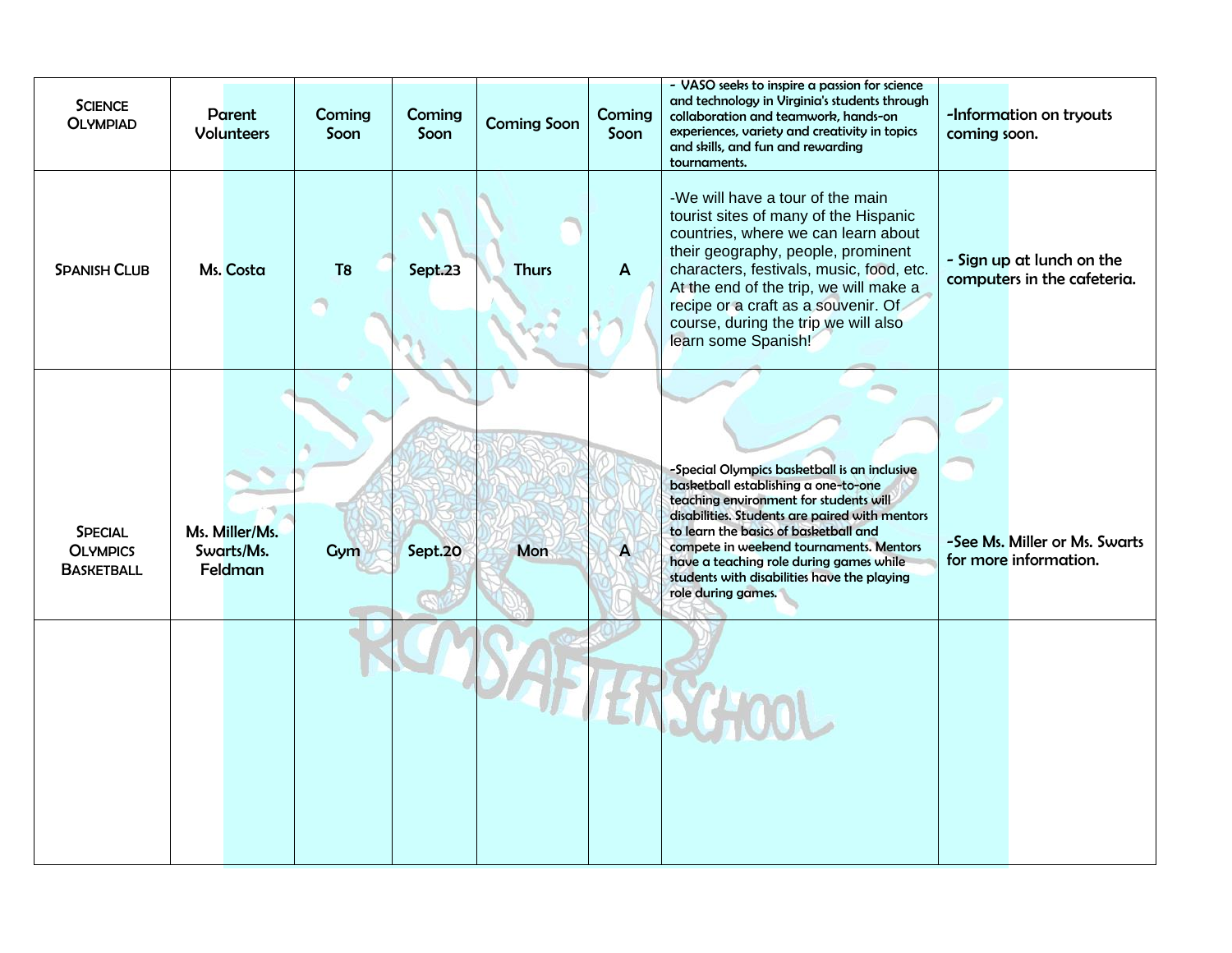| SPECTRUM OF<br>LGBTQ+               | Ms. Ross                      | A208           | <b>Begins</b><br><b>Oct.28</b> | <b>Thurs</b> | B              | -The purpose of the club is to<br>provide a safe space for students<br>who identify as LGBTQ+, straight<br>students who support gay rights,<br>students with LGBTQ+ families, and<br>students who don't have or need a<br>label for their sexual orientation or<br>gender identification. The club<br>provides opportunities to socialize<br>and find support among like-<br>minded peers, educate students on<br>nondiscrimination and harassment<br>policies and procedures, as well as<br>advocate on behalf LGBTQ+<br>students and issues. | - See Ms. Ross for sign up.                                         |
|-------------------------------------|-------------------------------|----------------|--------------------------------|--------------|----------------|------------------------------------------------------------------------------------------------------------------------------------------------------------------------------------------------------------------------------------------------------------------------------------------------------------------------------------------------------------------------------------------------------------------------------------------------------------------------------------------------------------------------------------------------|---------------------------------------------------------------------|
| <b>SPELLING BEE</b>                 | Mr. Pawlowski                 | <b>Virtual</b> | Coming<br>Soon                 | Virtual      | <b>Virtual</b> | -Students will practice and compete<br>in a school wide bee. Winner of the<br><b>RCMS Spelling Bee will advance to</b><br>the FCPS Bee.                                                                                                                                                                                                                                                                                                                                                                                                        | -Information coming soon.                                           |
| <b>STOCK MARKET</b><br><b>CLUB</b>  | Mr. Reif                      | <b>B214</b>    | <b>Coming</b><br>Soon          | <b>Thurs</b> | $\mathbf{A}$   | DISTER<br>- The stock market club will teach<br>students about the stock market<br>and simulate investments                                                                                                                                                                                                                                                                                                                                                                                                                                    | -Sign up during lunch in the<br>cafeteria.                          |
| <b>STUDY HALL</b>                   | Staff                         | Café           | <b>Sept. 20</b>                | M, W, TH     | $\mathbf{B}$   | -Students have the opportunity to<br>complete work in a structured<br>environment.                                                                                                                                                                                                                                                                                                                                                                                                                                                             | -Students report to the<br>cafeteria and sign in during<br>A block. |
| <b>MEDICAL</b><br><b>TECHNOLOGY</b> | Ms. Sharma-<br><b>Chibber</b> | <b>C105</b>    | Sept. 20                       | Mon          | $\mathbf{A}$   | - Medical technology takes a look at<br>devices used in the medical field.<br>Every week, students will learn<br>about various devices and work to<br>improve them. There will be fun<br>games, such as trivia, and also a<br>competition! No background<br>information is required to join                                                                                                                                                                                                                                                    | - Sign up at lunch on the<br>computers in the cafeteria.            |